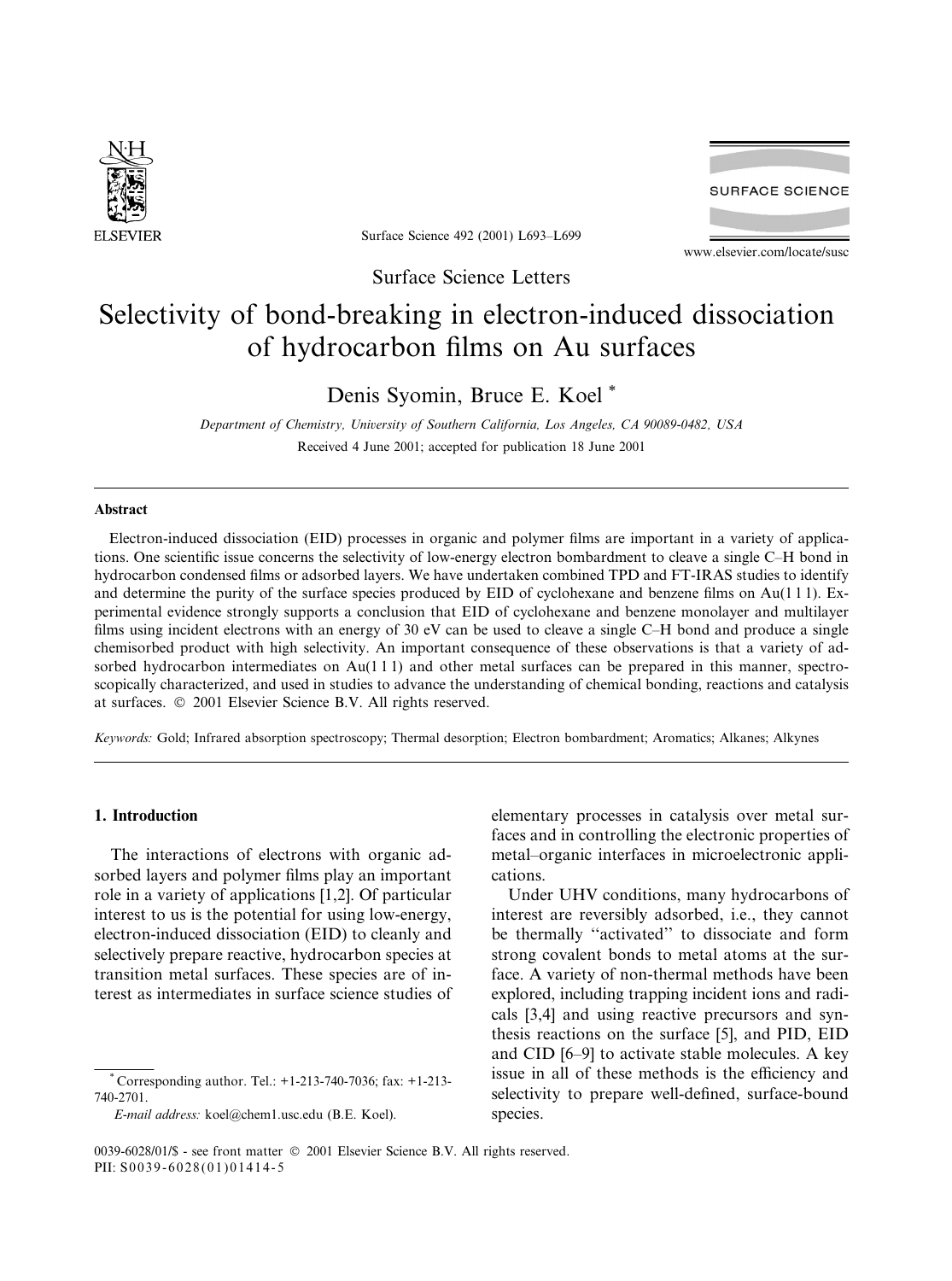The utility of EID with physisorbed molecules on Ag was pointed out some time ago in studies by White and coworkers [8,10-12]. Our contribution was to show that one could use EID of physisorbed multilayers on reactive transition metal substrates like Pt [13] that formed chemisorbed hydrocarbon adlayers. Fragments produced in EID of these multilayer films diffuse to the surface and bond there [14], where efficient relaxation of subsequent electron-induced excitation greatly inhibits further EID reactions within this bound layer. Thus, we were able to prepare a monolayer of cyclohexyl (c- $C_6H_{11}$ ) species on  $Pt(111)$  and two Pt-Sn surface alloys by the activation of cyclohexane (c- $C_6H_{12}$ ) using EID at 30 eV [15]. Using this technique, we were able to establish structure–reactivity correlations on Pt–Sn alloys in the cyclohexane (c- $C_6H_{12}$ ) to benzene (c- $C_6H_6$ ) conversion reaction. Similar studies of the reactions of chemisorbed cycloalkyl groups were also carried after preparation by using EID to activate  $C_{5-8}$  cycloalkane multilayers on Pt(111) and Pt-Sn alloys [16].

While the chemistry of these cycloalkyl monolayers seems to be fairly clean, and the previous HREELS data on the formation of cyclohexyl is supportive, how selective is EID really? This issue must be addressed. Can we cleanly produce cyclohexyl using EID of physisorbed cyclohexane? More generally, can EID be used to cleanly and selectively prepare hydrocarbon intermediates at reactive transition metal surfaces? What is the selectivity of low-energy electron bombardment to cleave a single C–H bond in condensed or adsorbed hydrocarbon films?

Our approach to answer these questions is to utilize a relatively inert metal surface, i.e.,  $Au(111)$ , to minimize the possible influence of subsequent thermal reactions after generating a transient intermediate by EID, and to use molecular-level surface probes - Fourier transform infrared reflection-absorption spectroscopy (IRAS) and temperature programmed desorption (TPD) mass spectrometry. We demonstrate that cyclohexyl (c- $C_6H_{11}$ ) and phenyl (c- $C_6H_5$ ) groups on Au(111) at 90 K may be cleanly produced by 30 eV-EID of cyclohexane and benzene monolayer films, respectively.

## 2. Experimental details

The experiments were performed in a UHV chamber with a base pressure of  $6 \times 10^{-10}$  Torr and equipped for Auger electron spectroscopy (AES), low-energy electron diffraction (LEED), TPD and FT-IRAS studies. The Au(111) crystal could be resistively heated to 1000 K and cooled to 87 K by direct contact of a copper block on the sample holder with liquid nitrogen. The crystal temperature was measured by a chromel-alumel thermocouple pressed tightly and directly into a small hole drilled in the edge of the crystal.

The Au $(111)$  surface was cleaned by cycles of Ar<sup>+</sup> ion sputtering (0.5 keV,  $6 \times 10^{-5}$  Torr) at 650 K for 12 min and annealing at 1000 K for 20 min in UHV. This procedure resulted in a clean, wellordered Au(111) surface which showed the  $(\sqrt{3} \times$ 22) reconstruction of the surface [17] in LEED. No surface carbon was detected by AES.

TPD measurements were made with the sample placed in line-of-sight of the mass spectrometer ionizer at a location of 2 mm in front of the entrance aperture to a shield covering the ionizer.

IRAS studies were carried out at a grazing incidence angle of  $\sim 86^\circ$ . Either a Mattson Galaxy<sup>®</sup>  $6020$  or an Infinity<sup>®</sup> 60M FT-IR spectrometer was used for collecting the IR data. A narrow-band, liquid-nitrogen cooled, mercury cadmium telluride (MCT) detector was used. Typically spectra were taken with the spectrometer resolution set to  $4 \text{ cm}^{-1}$ and by averaging 1000 or 2000 scans. All reported IRAS spectra were taken at 90 K and ratioed against the clean  $Au(111)$  surface background.

EID experiments were performed by using a variable-energy electron gun (5-1000 eV, Kimball Physics, Model FRA  $2 \times 12$ ). During the experiments electron beam was defocused over the crystal surface, the incident electron beam energy was 30 eV and the incident beam current was 10-11  $\mu$ A, as measured with the sample biased by  $+125$  V. The electron beam profile was measured in previous studies using a Faraday cup to have a full width at half maximum equal to the crystal diameter, so that the flux varies across the surface by atmost a factor of two [18].

 $C_6H_{12}$  and  $C_6H_6$  coverages herein are referenced to  $\theta = 1$  monolayer (ML) for those coverage that

L694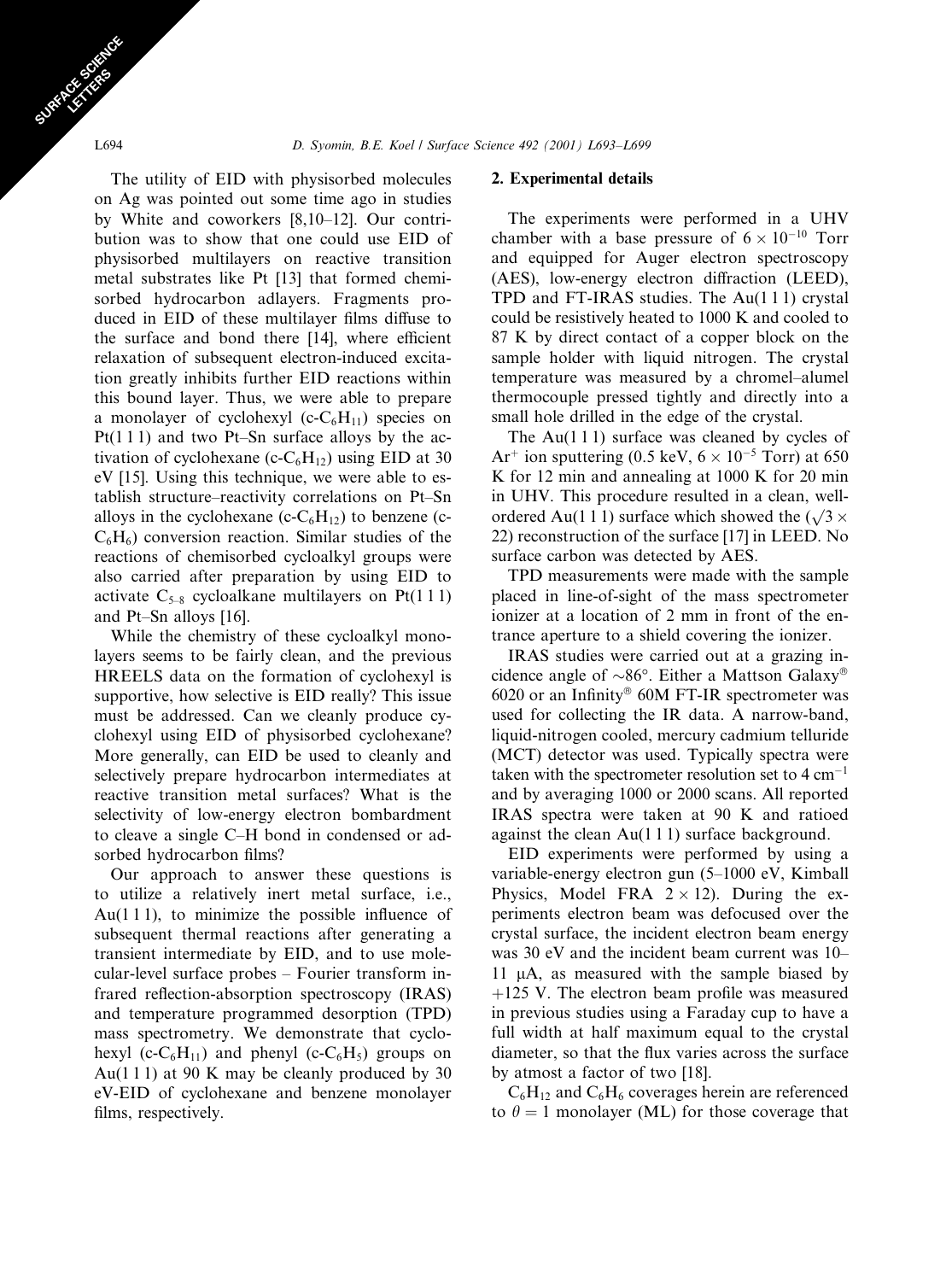corresponds to saturation of the most strongly bound  $C_6H_{12}$  and  $C_6H_6$  TPD peaks on Au(111). The  $C_6H_{12}$  and  $C_6H_6$  exposures required to form this monolayer coverages were determined in TPD experiments.

#### 3. Results and discussion

#### 3.1. EID of a benzene monolayer on  $Au(111)$

Fig. 1 shows TPD spectra from a benzene monolayer on Au $(1\ 1\ 1)$  at 90 K, taken before and after exposure to 30-eV electrons during EID. Benzene is weakly bound to the  $Au(111)$  surface  $(\sim]$ 14.7 kcal/mol), desorbing in a peak at 239 K at low coverages and at 202 K near monolayer coverage [20]. Multilayer benzene desorption has an onset at  $\sim$ 140 K, and a small amount of this phase can be seen desorbing in Fig. 1(a). No other products were observed in TPD and no carbon

was detected on the surface by AES after TPD; benzene is completely reversibly adsorbed. After exposure of the benzene monolayer to electrons, changes occur in TPD spectra as shown in Fig.  $1(a)$  and (b). The benzene desorption peak becomes narrower and decreases in size with increasing electron exposure. At the same time, biphenyl evolution can be detected in a peak near 400 K. The amount of biphenyl that is desorbed increases the electron dose [20], and reaches a yield of 0.25 $\theta^{\text{sat}}$  ( $\theta_{\text{C}_{12}\text{H}_{10}}^{\text{sat}}$  = 0.084 ML, defined relative to the Au surface atom density on  $Au(111)$ ). Benzene and biphenyl were the only TPD products detected after EID.

We explain the changes in the TPD spectra by the chemical reactions occurring on the surface (Scheme 1).

The IRAS spectrum of the benzene monolayer on Au(111) exhibits only one vibrational band at  $682 \text{ cm}^{-1}$  arising from the CH out-of-plane bending mode [20]. The dynamic dipoles of the other



Fig. 1. (a) Benzene (C<sub>6</sub>H<sub>6</sub>) and (b) biphenyl (C<sub>12</sub>H<sub>10</sub>) TPD spectra after a C<sub>6</sub>H<sub>6</sub> monolayer on Au(111) at 90 K was exposed to 30-eV electrons  $(I_i = 10 \mu A)$ .

L695

**CARGORY**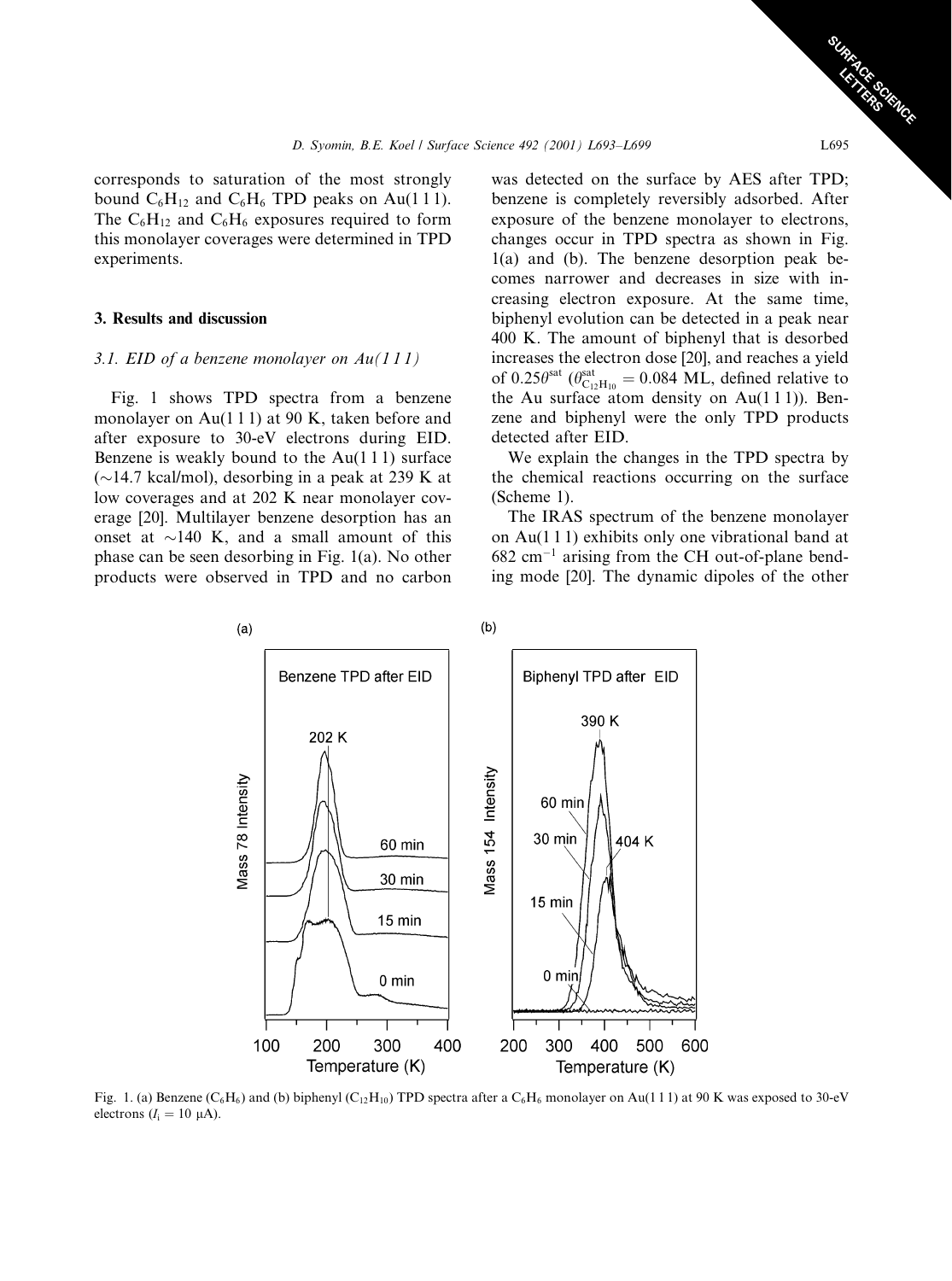

modes are screened by the surface according to the surface dipole-selection rule [19] because the benzene molecules in the monolayer adopt a "flatlying" orientation with the ring plane parallel to the surface [20]. After electron bombardment in EID, the IRAS spectra exhibited four new vibrational modes, as shown in Fig. 2. The position and intensity of these bands correlate well with those observed in the IR spectrum of phenyl radicals in an Ar matrix  $[21,22]$ . These bands are assigned to C-C (991, 1459, 1557 cm<sup>-1</sup>) and C-H (3055  $cm^{-1}$ ) in-plane stretching modes of phenyl groups adsorbed on the  $Au(111)$  surface [20]. The intense mode at  $682 \text{ cm}^{-1}$  in the top spectrum is due to the out-of-plane C-H bending mode of benzene molecules still present on the surface. Based on the



Fig. 2. Top: IRAS spectrum after a  $C_6H_6$  monolayer on Au(111) at 90 K was exposed to 30-eV electrons ( $I_i = 10 \mu A$ for 45 min to give  $2.14 \times 10^{17}$  electrons/cm<sup>2</sup>). Bottom: Diagram of the IR spectrum of phenyl radicals in an Ar matrix, constructed using the band positions and intensities reported in Ref. [21].

surface selection rule and symmetry analysis of the phenyl group vibrational modes detected in the IR spectra, we deduced that the phenyl group was adsorbed with the molecular plane perpendicular to the surface plane, but with a tilt of the molecular z axis towards the surface [20]. IRAS also showed that heating the surface above 165 K leads to phenyl group coupling and the formation of biphenyl, adsorbed in a "flat-lying" orientation on the surface. Therefore, IRAS and TPD data clearly show that electron bombardment at 30 eV of a 1-ML benzene film on Au(1 1 1) leads to clean dissociation of a single C–H bond and the formation of adsorbed phenyl groups.

### 3.2. EID of a cyclohexane monolayer on  $Au(111)$

Electron bombardment of a cyclohexane monolayer can nearly completely eliminate cyclohexane desorption from the chemisorbed state, as shown in Fig.  $3(a)$ . At the same time, new desorption states appear in the TPD spectra (Fig.  $3(a)$  and (b)) for cyclohexane at 273 K along with cyclohexene at 216 and 273 K. Cyclohexane and cyclohexene are the only TPD products detected in EID experiments and no carbon was detected on the surface by AES after TPD. This TPD data can be easily explained if the EID of cyclohexane leads to the formation of adsorbed cyclohexyl groups. These undergo thermal reaction during TPD via disproportionation at  $\sim$ 273 K to cause coincident cyclohexane and cyclohexene desorption peaks (Scheme 2). Cyclohexene desorption at 216 K is due to a desorption-rate limited process after dehydrogenation of cyclohexyl groups that occurs at  $T < 216$  K.

We would expect there to be similarity between the IR spectra of adsorbed cyclohexane molecules and cyclohexyl groups, and so we plot the IRAS spectra of these molecules together for comparison

L696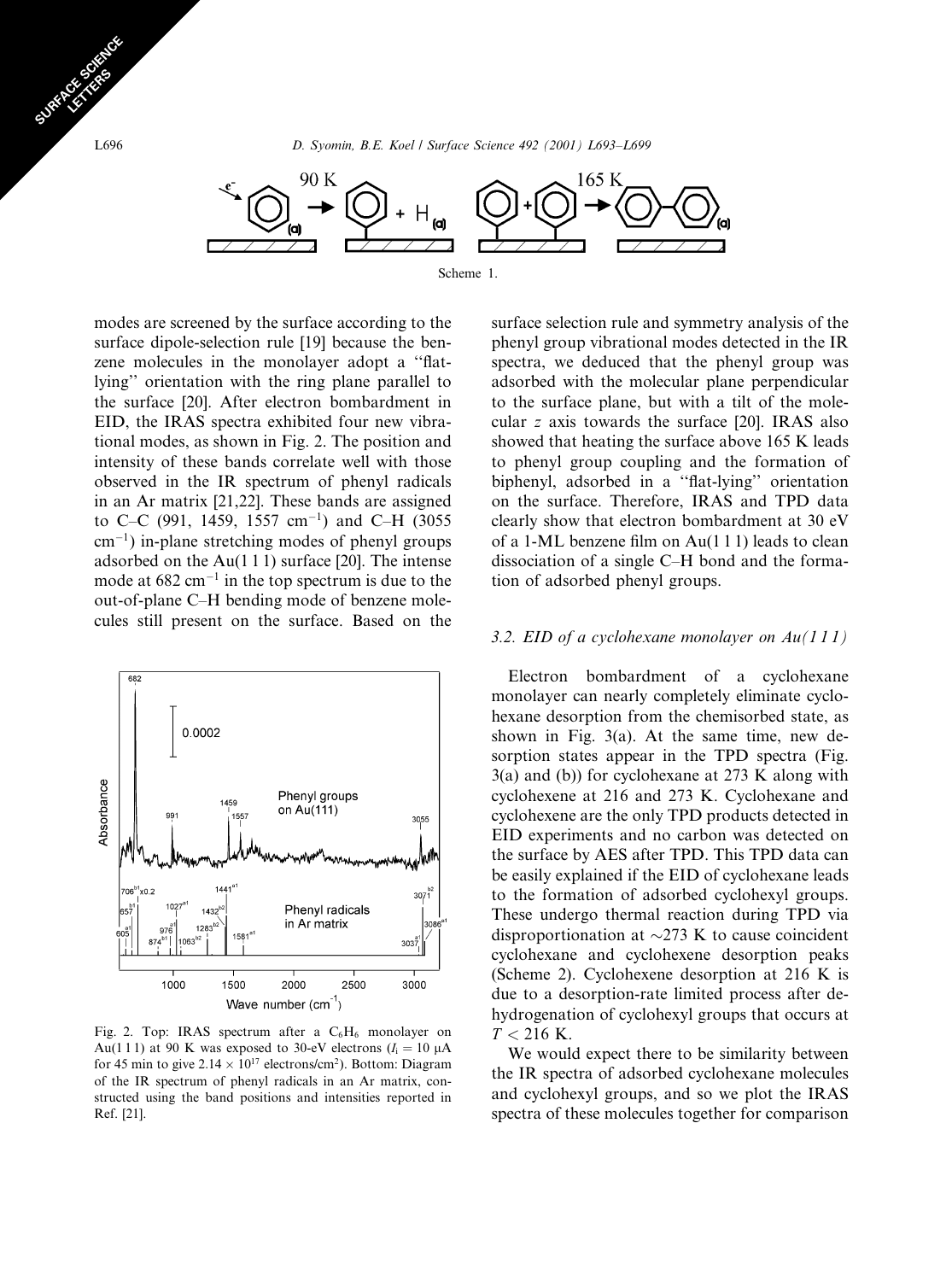D. Syomin, B.E. Koel / Surface Science 492 (2001) L693-L699



Fig. 3. (a) Cyclohexane (c-C<sub>6</sub>H<sub>12</sub>) and (b) cyclohexene (c-C<sub>6</sub>H<sub>10</sub>) TPD spectra after a c-C<sub>6</sub>H<sub>12</sub> monolayer on Au(111) at 90 K was exposed to 30-eV electrons  $(I_i = 11 \mu A)$ .



Scheme 2.

in Fig. 4. We also provide the IRAS spectra of a 0.5-ML cyclohexene adlayer as well, because a significant amount of cyclohexene forms on the surface below 216 K and it is important to know if this happens during the electron exposure at 90 K or during the subsequent heating in TPD. We chose IRAS spectra of cyclohexane and cyclohexene at 0.5 ML coverage for comparison here,

**CALCORNIAGE** L697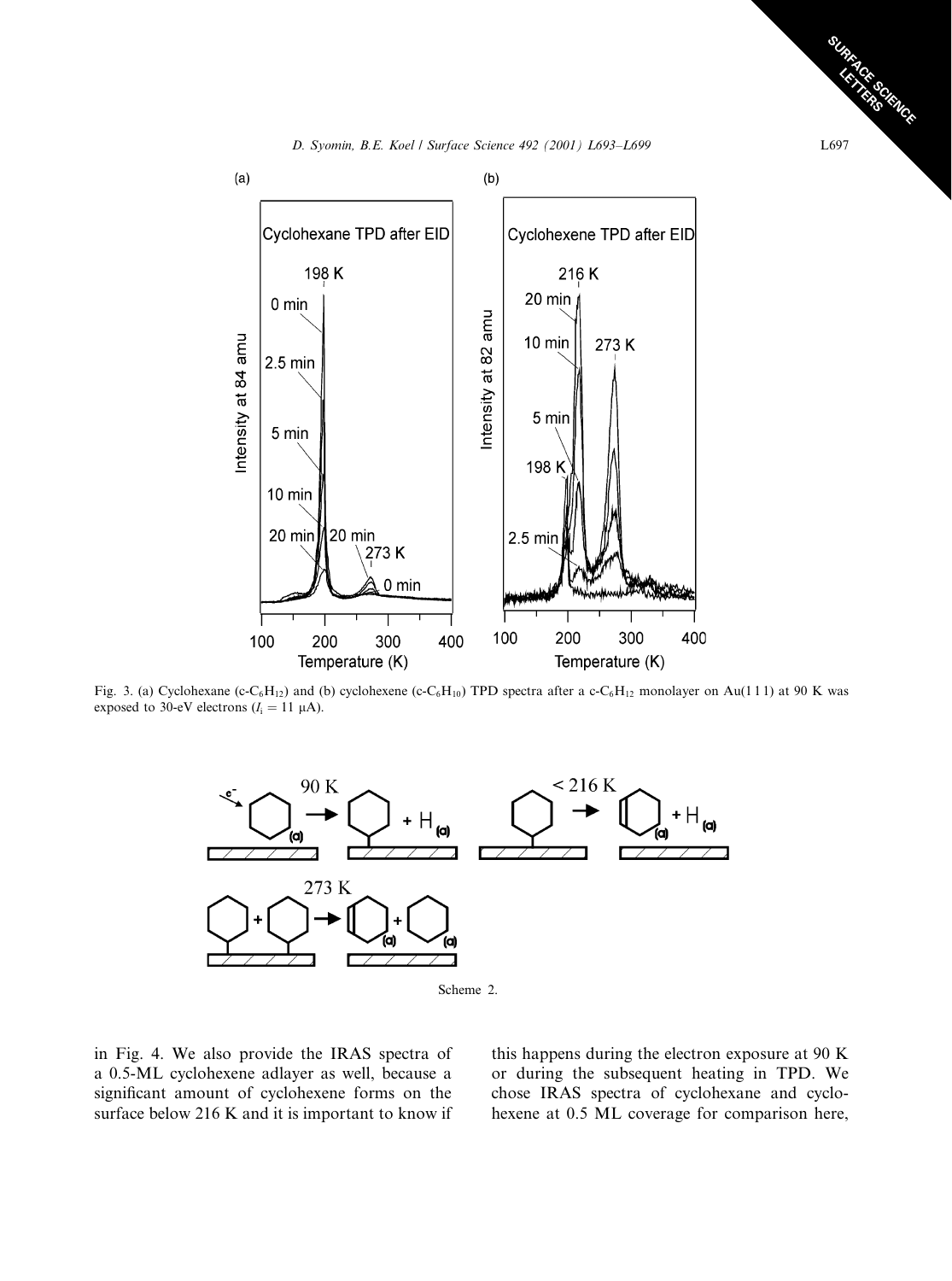

Fig. 4. IRAS spectra of 0.5-ML cyclohexane, 1-ML cyclohexene, and 1-ML cyclohexane after exposure to 30-eV electrons  $(I_i = 11 \mu A).$ 

since we know that the surface coverage of cyclohexane and cyclohexyl is 0.39 and 0.41 ML respectively after a 10 min exposure of electrons in EID, and the surface coverage of cyclohexane and cyclohexyl is 0.2 and 0.58 ML, respectively, after 20 min of electron bombardment in EID [23]. The IRAS spectra for 0.5 ML of cyclohexane adsorbed on Au(111) exhibits four bands: 2923 and 2905  $\text{cm}^{-1}$  due to asymmetric C-H stretching ( $v_{\text{as}}$ CH),  $2852$  cm<sup>-1</sup> due to symmetric C-H stretching  $(v_sCH)$  and 2784 cm<sup>-1</sup> due to the so called "soft" C-H stretching mode. The origin of the "soft" mode comes from the interaction of hydrogens projecting directly into the surface, leading to the strong shift of the C-H stretching frequency to the red and possibly C-H bond weakening. The presence of such a "soft" band is a common feature of the IR spectra of cyclohexane adsorbed on metal surfaces [24–26]. The IRAS spectra of 0.5

ML of cyclohexene exhibits two vibrational bands at 2916 and 2866  $cm^{-1}$  due to aliphatic C-H stretching modes. The olefinic C-H stretching mode at 2935 cm<sup>-1</sup> is screened by the surface at monolayer and submonolayer coverages but may be observed in thicker cyclohexene films [23]. IRAS spectra taken after the 1-ML cyclohexane film on  $Au(111)$  was exposed to electrons is quite similar to cyclohexane spectra taken without electron exposure. The spectra exhibits three vibrational bands:  $2858 \text{ cm}^{-1}$  due to  $v_s$ (CH) modes, and 2905 and 2923 cm<sup>-1</sup> due to  $v_s$ (CH) modes. The intensity of the  $v_s$ (CH) band of the cyclohexane monolayer does not change after electron exposure, but the frequency shifts slightly to the red from  $2852$  to  $2858$  cm<sup>-1</sup>. Another change that occurred in the cyclohexane spectra after electron exposure is in the relative intensities of the  $v_{as}(CH)$ modes at 2905 and 2923 cm<sup>-1</sup>, such that the band at  $2923$  cm<sup>-1</sup> becomes the most intense after electron exposure. The main change that occurs in the cyclohexane IRAS spectra obtained after electron exposure is the disappearance of the "soft" mode in the cyclohexane IRAS spectra. This is strong evidence for a change in the orientation of the molecule in such a way that no hydrogen atoms are projected directly into the surface. We propose that this change in orientation is a result of the change in the nature of molecular bonding to the surface, from a weak physisorption interaction that leads to a somewhat "flat-lying" geometry for the cyclohexane molecules to a covalent Au–C  $\sigma$ bond that leads to a relatively "upright" geometry for adsorbed cyclohexyl groups. Phenyl groups also adsorb on the  $Au(111)$  surface with the molecular ring-plane perpendicular to the surface plane [20]. The IRAS data can be best explained by the formation of surface species that highly resemble cyclohexane molecules, but that have a different adsorption geometry. We can also exclude the possibility of cyclohexene formation during EID since the vibrational fingerprints of authentic, dosed cyclohexene do not match well that of the cyclohexane EID products. Along with the TPD data, this leads us to conclude that bombardment of a cyclohexane monolayer film adsorbed on Au(111) at 90 K with 30 eV energy electrons leads to the selective cleavage of one C-H bond in